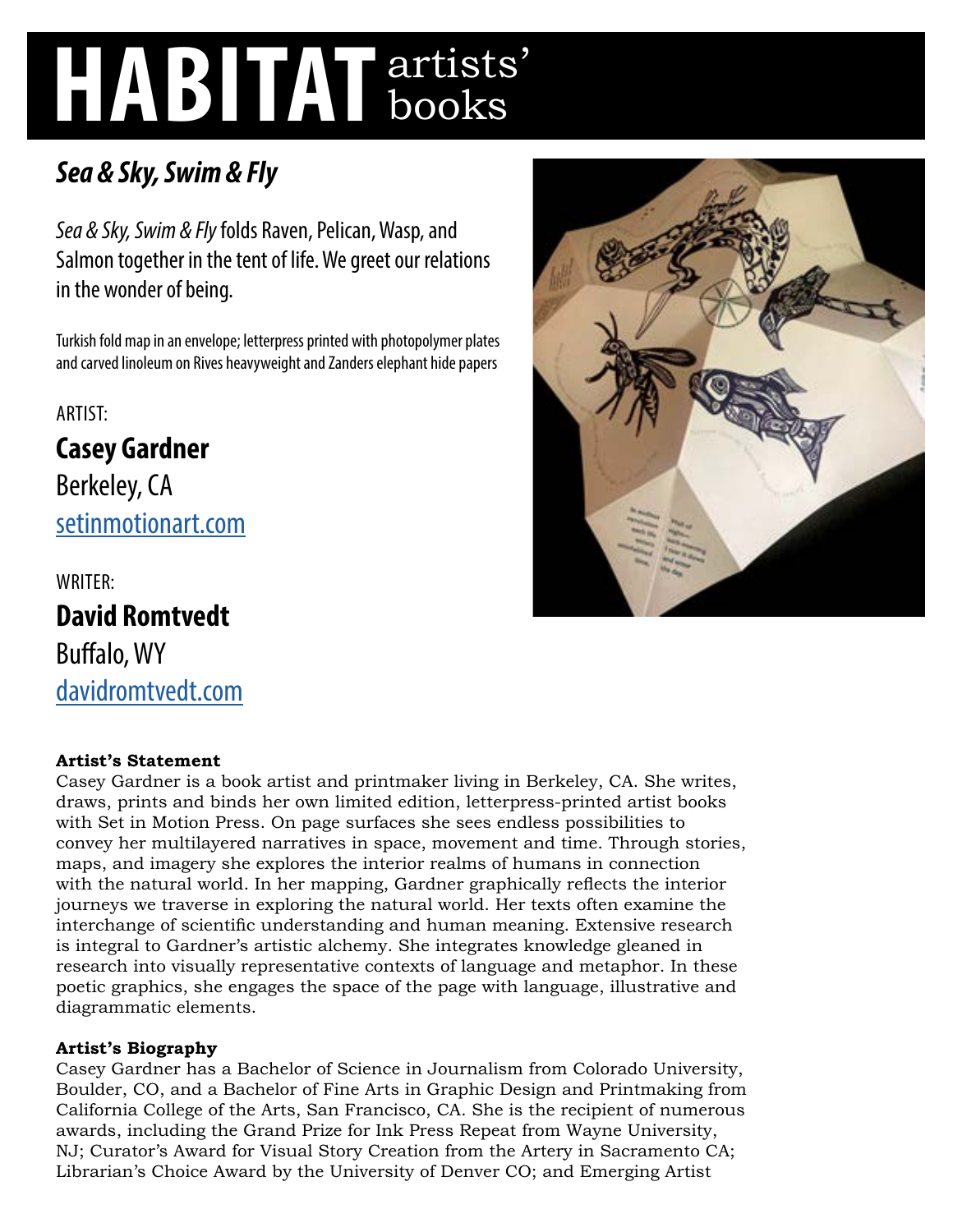award by the University of Washington, Seattle; Gardner has twice been a Finalist for Minnesota Center for the Book Award, Minneapolis, MN. Her books are featured in published books and journals and can be found in over sixty collections throughout the United States, Canada and abroad, including Yale University, Stanford University, Rhode Island School of Design, Massachusetts Institute of Technology, Harvard University, and the Library of Congress.

#### **Writer's Statement**

*Sea and Sky, Swim and Fly* is a collaboration between the book artist Casey Gardner and the writer David Romtvedt. Invited individually to take part in Habitat: Artists Books, we were told that the show would feature collaborative work from twelve teams. Or maybe we were pairs not teams. Or partners. Temporary duos in the pursuit of something beyond the individual. Casey lives and works in Berkeley, California while David is in Buffalo, Wyoming—in many ways the political and social ends of an American spectrum in which we grow ever more distant from one another.

From the moment we met we knew we wanted to create something driven by delight and by complete collaboration. That meant letting go for only in letting go of what we might do individually could delightfully inhabit what we made. Inhabit led us to the theme of the show: Habitat, a place that supports life as we would try to support life in our work.

We started with Zoom meetings after which we met in person during October of 2021 and April of 2022 to work together at Casey's Set in Motion Press. We tossed words at one another, imagined images, decided each of us would draw, each of us would write. Casey suggested using a paper structure known as the Turkish Map Fold. It's a form that can stand for shelter, that can expand and turn, that allows for discovery, and that unfolded can even be displayed flat on a wall. Of course, to do that, you need two copies so both sides can be seen at once—inside and outside, front and back, up and down. It's never clear which is which.

Serendipitously, each of us had printed with Vandercook cylinder relief presses— David too had a background in calligraphy and the book arts—so we could talk freely and easily about design and printing—the technical language of a lost era that for us remains present.

Together we sought to break down barriers between various kinds of art and making. It was a little scary—for a writer to draw, for a visual artist to write. And exciting too. A metaphor for what we hope collaboration can mean in a broader sense—finding our way toward one another both in human society, and in our relationships with our nonhuman sisters and brothers. Our collaboration reflects our sense of the cycles of life and our gratitude for the gifts that come when we treat our work and each other with kindness and respect.

#### **Writer's Biography**

David Romtvedt was born in Portland, Oregon and raised in southern Arizona. He received a BA in American Studies from Reed College, an MFA from the Iowa Writers' Workshop, and was a graduate fellow in Folklore and Ethnomusicology at the University of Texas at Austin. He has worked as a carpenter, tree planter, truck driver, bookstore clerk, assembly line operative, letter carrier, blueberry picker, ranch hand, musician, and professor in the MFA program for writers at the University of Wyoming. His most recent books are *No Way: an American Tao Te Ching* (LSU, 2021) and *Gernikako arbola/The Tree of Gernika*, translations with Xabier Irujo of the nineteenth century Basque poet Joxe Mari Iparragirre (University of Nevada Center for Basque